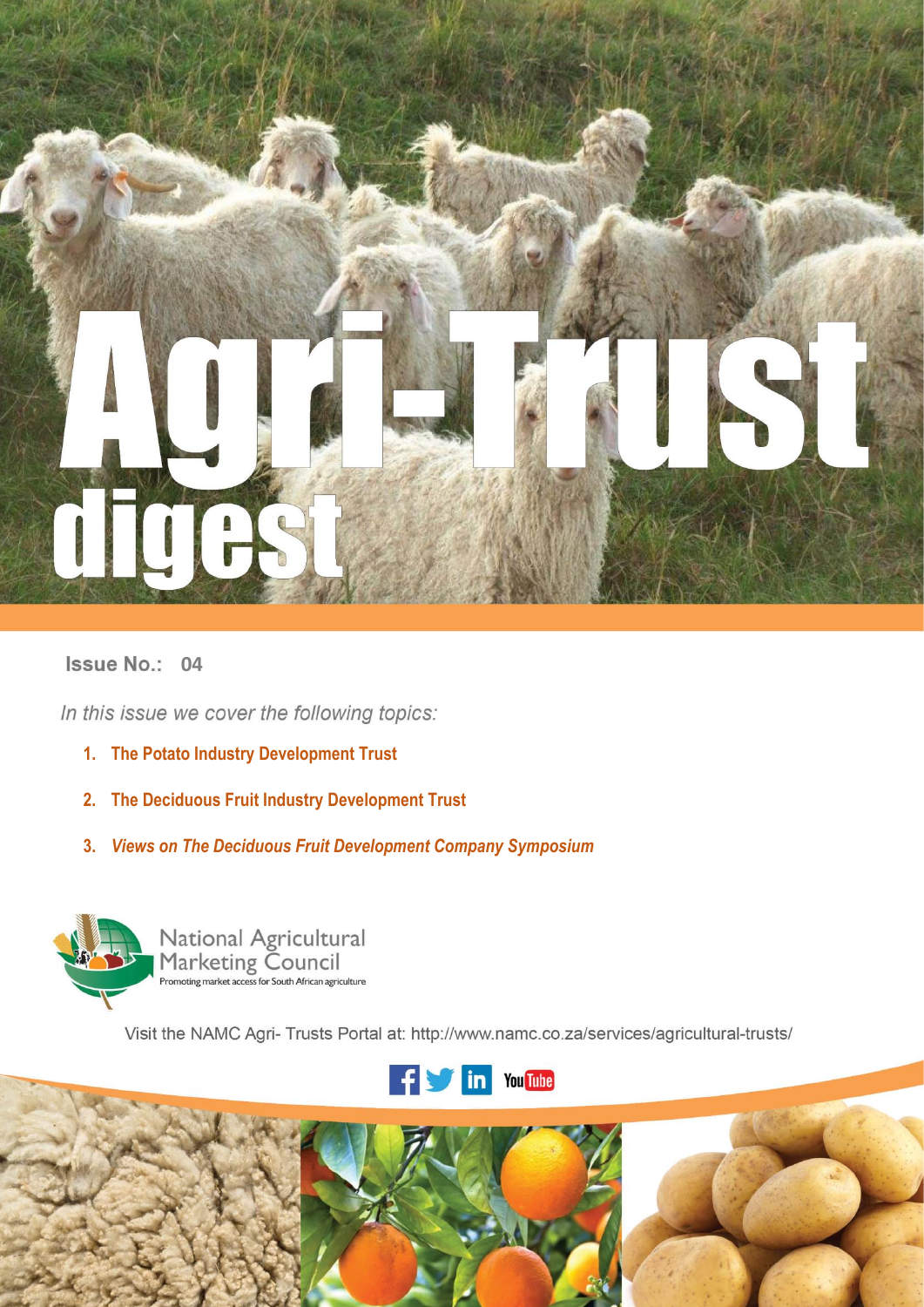# **AGRI-TRUST DIGEST**

*Agri-Trust Digest is a monthly report that is produced by the National Agricultural Marketing Council through the Agricultural Industry Trusts Division. The publication aims to communicate developments as they happen around the different agricultural trusts. The focus of this issue is on three topics: (i) The Potato Industry Development Trust, (ii) The Deciduous Fruit Industry Development Trust and (iii) Views on The Deciduous Fruit Development Company Symposium. The division has three digests which cover the Food Agriculture Natural Resource Policy Analysis Network (FANRPAN), Agricultural Transformation and Agricultural Industry Trusts. Agri-Trust Digest reports on the monthly key developments coming from the operation of different industry trusts.*

> **Contributors to this Issue:** Mr Matsobane (BM) Mpyana Ms Precious Nomantande Yeki Mr Bonani Nyhodo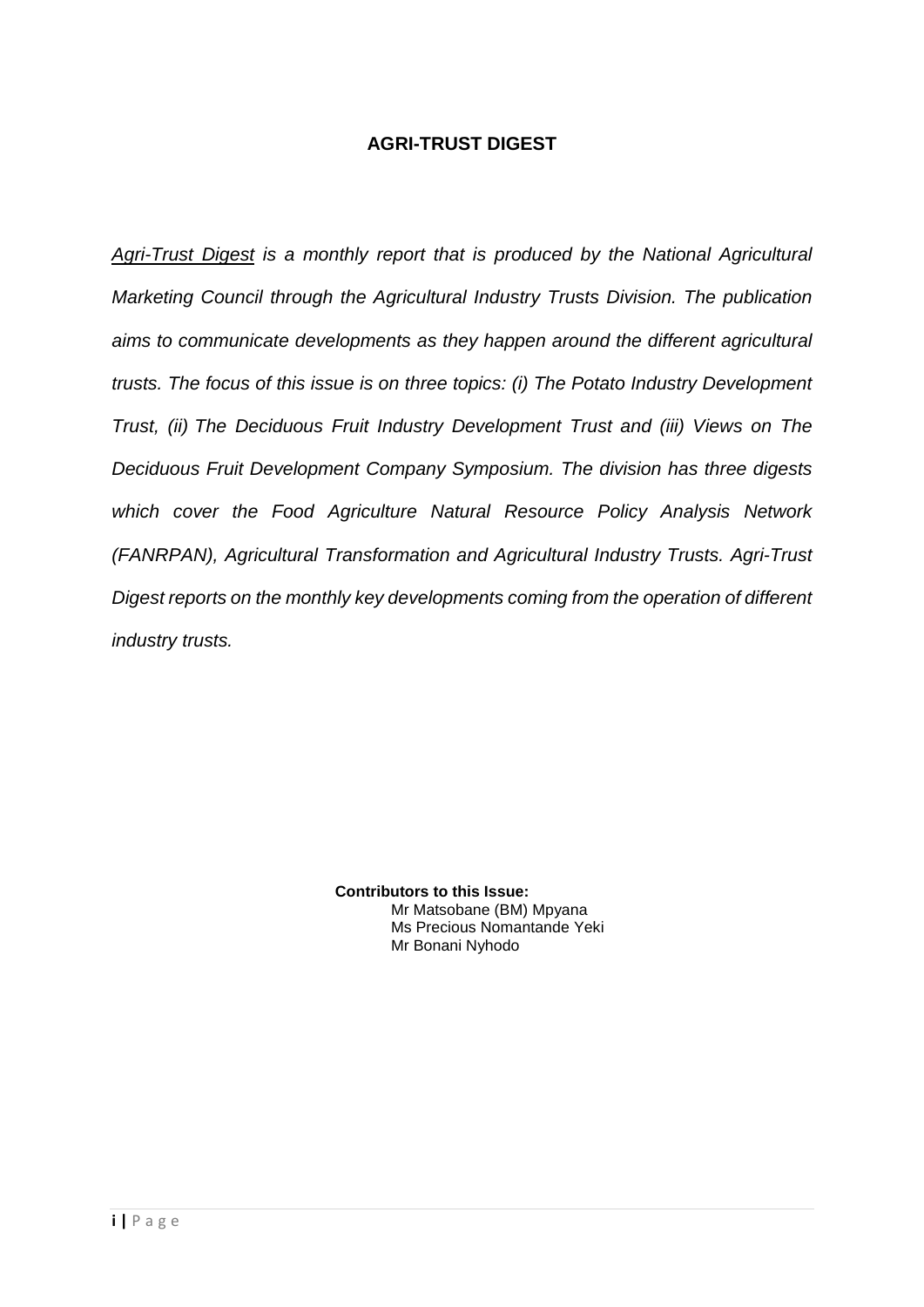# **1. THE POTATO INDUSTRY DEVELOPMENT TRUST By Matsobane (BM) Mpyana**

#### **1.1. Background**

The Potato Industry Development Trust (PIDT) was established in September 2004 with absolutely no assets. Over the years, it has accumulated growth assets valued at R 14 047 094. To date, the PIDT has been showing an average asset growth of 4.97 % annually. Due credit shall be given to both current and former trustees.

# **1.2. What does the Potato Industry Development Trust represent?**

The objective of the Trust is to receive statutory levies under the Marketing of Agricultural Products Act, 1996 (Act 47 of 1996) and to authorise expenditure as set out in the levy announcements and as amended from time to time, and including the following:

- Basic as well as applied agricultural research, including potato cultivar development and evaluation and distribution of all relevant technical information;
- The gathering, processing, analysing and compiling of industry-related information, including market statistics and distribution;
- The creation of market access for emerging small and medium-scale farmers, including development projects related to the potato production-marketing chain; and
- The development of foreign markets for South African potatoes and generic promotion of potatoes.

# **1.3. Trust representation – Ministerial trustees need to be known**

The Minister of the Department of Agriculture, Forestry and Fisheries (DAFF) is represented by Mr Shadrack Mabuza in the Potato Industry Development Trust.

**Figure 1**: Mr Shadrack Mabuza

Mr Mabuza is currently a Ministerial Trustee on the Board of the Potato Industry Development Trust and is serving on various committees including the PSA Transformation Committee, and is the regional PSA chairperson in the KZN province. He is also an enterprise development farmer at Emseni Farm and is planting potatoes on a 257 ha land. He is also a potato farmer consultant for Africabio at Tshwane Biotechnology; Endla in Pietermaritzburg, Intsika Yethu and Amadlelo Aluhlaza in the Cofimvaba area with special focus on potato and vegetable production, production inputs and technical advice and support. During his previous employment at Monsanto SA (Pty) Ltd, he was a production manager under smallholder business.

#### **1.4. Transformation activities**

The Potato Industry Development Trust transformation approach is in four lags: (i) enterprise development, small grower development, farm-based training and the tertiary skills pipeline. Interestingly, in 2017 over R 5.5 million was spent on enterprise development, R 149 482 on small grower development, R 300 200 on farm-based training and R 1.02 million on tertiary skills pipeline.

It can be concluded that the PIDT transformation approach is among the most successful transformation

## **Mr Shadrack Mabuza**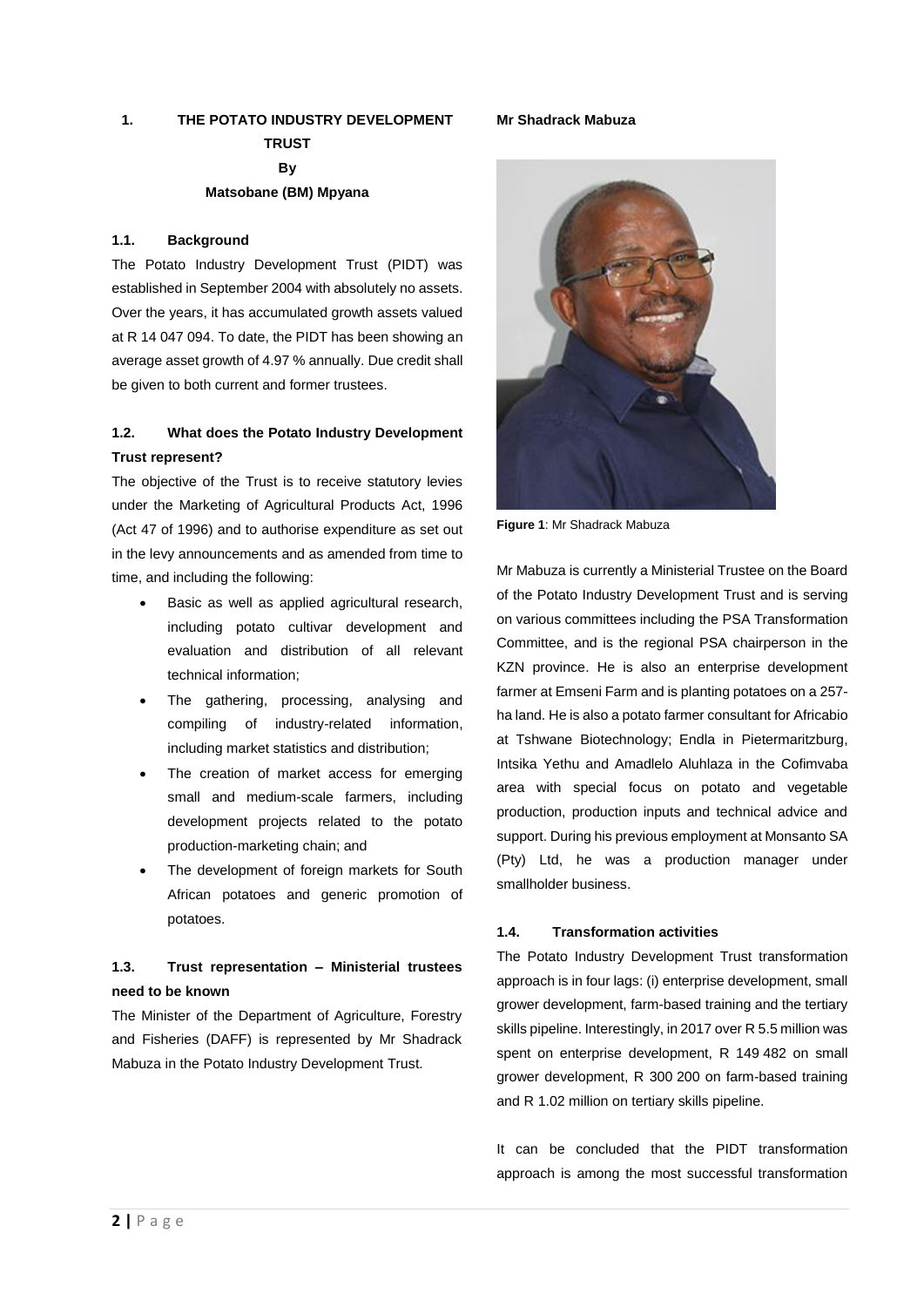models, yielding returns for black farmers and the industry. Key to this is the element of mentorship and working together between commercial farmers and black farmers.

# **2. THE DECIDUOUS FRUIT INDUSTRY DEVELOPMENT TRUST By Precious Nomantande Yeki**

#### **2.1. Background**

The Deciduous Fruit Industry Development Trust was established in 1998. About 20 years later the monetary asset value has increased to R 16.1 million, showing a growth of R 2.7 million.

# **2.2. What does the Deciduous Fruit Industry Development Trust represent?**

As stipulated in the Deed of Trust, the goal of the Deciduous Fruit Industry Development Trust is to benefit, either directly or indirectly, beneficiaries that have been previously disadvantaged. [It should be noted](https://www.powerthesaurus.org/it_should_be_noted/synonyms) that Trustees cannot alter the objectives of the Trust; they can only amend the priority of funding. The aims of the Trust contained in the Trust Deed are to:

- fund the development, upliftment and promotion of beneficiaries, with emphasis on transformation, exposure and upliftment of previously disadvantaged individuals and communities, focusing, inter alia, on training, mentoring and providing information,
- assist beneficiaries with their entry into and participation in the industry, particularly of members from previously disadvantaged communities,
- identify and recruit suitable candidates from within the ranks of the beneficiaries for training and advancement in the deciduous fruit industry in South Africa, with emphasis on transformation and upliftment of previously disadvantaged individuals and communities that qualify as beneficiaries,
- liaise with Provincial Members of the Executives (MECs), the National Minister of Agriculture, the Department of Agriculture, the NAMC and other interest groups in the deciduous fruit industry, to

collaborate on a policy to promote training and development of the beneficiaries, and

facilitate and fund market research and generic promotion of the deciduous fruit industry to the benefit of the beneficiaries.

# **2.3. Trust representation – Ministerial trustees need to be known**

The Deciduous Fruit Industry Development Trust is governed by a board of six trustees (Board of Trustees), and four are representing the Minister of the Department of Agriculture, Forestry and Fisheries (DAFF). It is essential that a short brief about each of them be presented for the agricultural community and the public to know who represents the Minister in the Deciduous Fruit Industry Development Trust.

#### **Mr Ismael Motala**



**Figure 2:** Mr Ismael Motala

Mr Motala is the chairperson of the Deciduous Fruit Industry Development Trust. He holds a BA Law Degree from the University of Durban Westville and has extensive knowledge in accounting and agriculture. Since 2003, Mr Motala has been farming in Wolseley specialising in peaches, pears, plums and vegetables. Mr Motala has been very active in the western cape agricultural sector in the areas of agricultural transformation and enhancing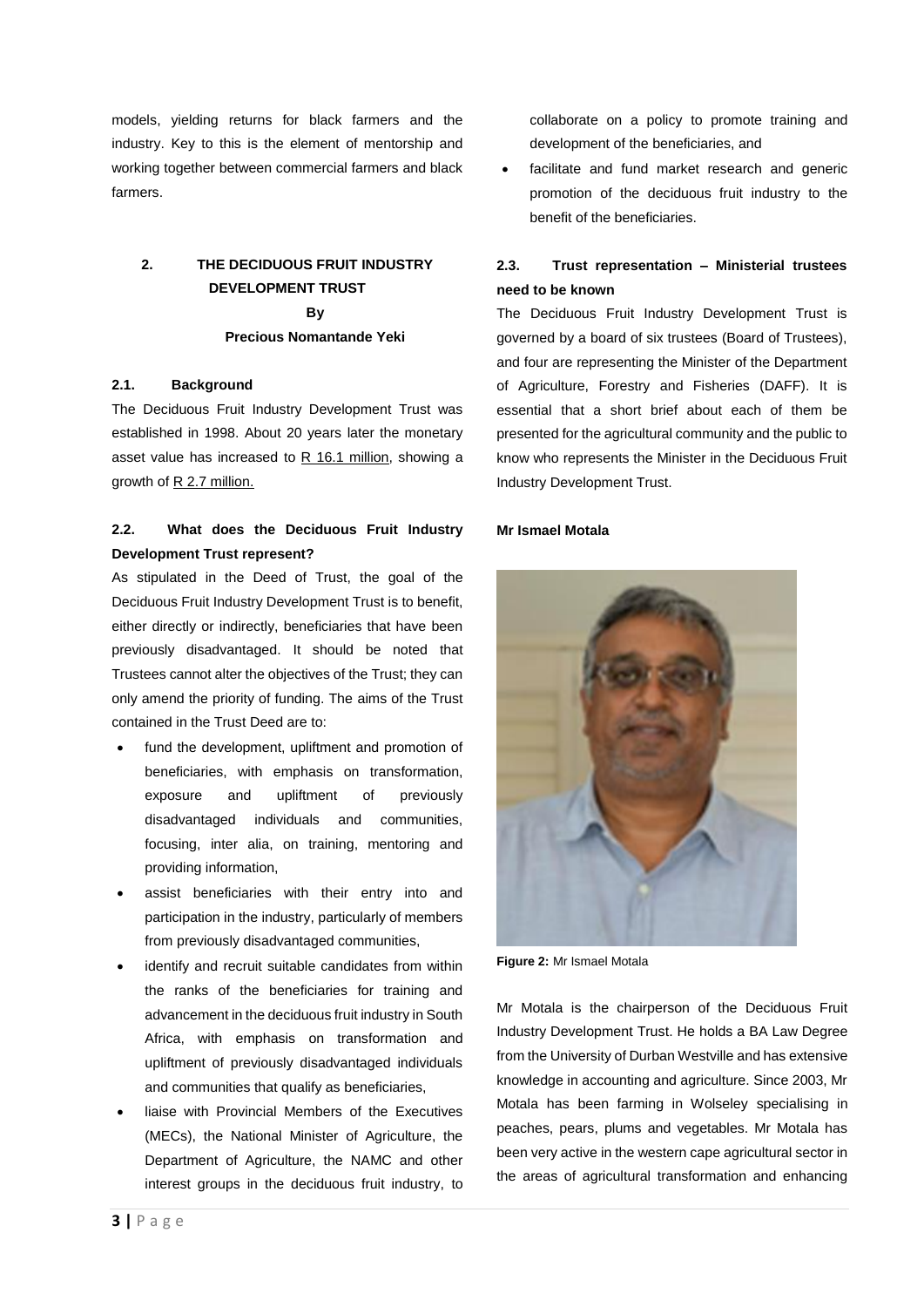black farmers in the agri-economy through dialogues, discussion with white commercial farmers and commodity groups to address the economic transformation of the sector. Mr Motala, who was a Board member of the Agricultural Research Council, is currently serving in the Deciduous Fruit Development Chamber-SA (DFDC-SA), South African Stone Producers Association (SASPA) and is the Interim Chairperson of the African Farmers Association of South Africa (AFASA) in the Western Cape Province.

### **Mr John Sauls**



**Figure 2:** Mr John Sauls

Mr Sauls is an attorney by profession and a trustee/farmer in the Witzenburg Deelnemings Trust, which is a 57-ha farm acquired through LRAD programmes of the Department of Agriculture. His role as a trustee has enabled him to gain experience in the agricultural sector.

#### **Ms Mamsey Rangaka**



**Figure 3:** Ms Mamsey Rangaka

Ms Rangaka has been the CEO of Mhudi Wines since 2005. She holds a diploma in General Nursing, BA Ed, BA Hons (Psych) (University of North West) and a M.Sc. (Clinical Psych) at MEDUNSA, Management Development Programme (US/UNW). Furthermore, she holds a certificate in Hydroponic Production (US), Permaculture and Bookkeeping. Her previous employment included being the Director of EAP at the Northwest Provincial Government and a clinical psychologist in private practice.

### **Mr Elton Jeftas**



**Figure 4:** Mr Elton Jeftas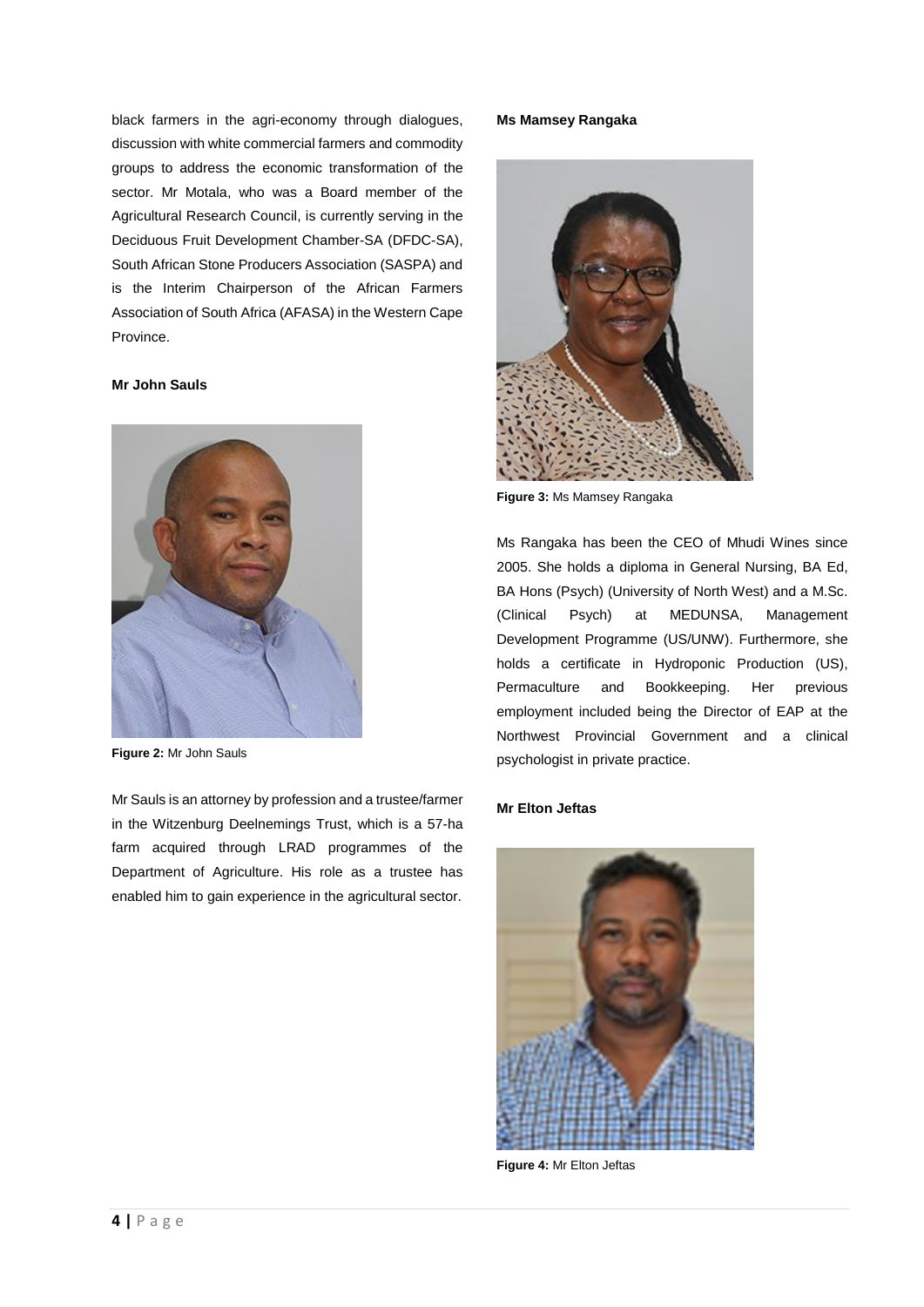Mr Jeftas is the managing director of Agribusiness Sustainable African Plant Products (ASNAPP) and a farmer. He has over 20-year experience in the agricultural sector, lobbying and management of grant funding. During his career, he sourced a USAID grant for horticulture capacity building in Zambia of \$ 4.5 million over three years. Under his leadership, he gained partnership agreements with Rutgers University of New Jersey for sustainable development of horticultural crops in Zambia for food security income generation and tourism.

Furthermore, Mr Jeftas is the director and co-founder of the Defynne Wholesale Nursery that produces blueberries, apples, and ornamental plants for the agriculture and landscaping industry. Defynne is also farming with about 17 hectares of plums that are exported to the EU through a local export firm. He is the former Project Manager at the Fynbos Division of the ARC-Roodeplaat at Elsenburg in the Western Cape Province.

#### **2.4. Conclusion**

It can be concluded that the Deciduous Fruit Development Trust is currently worth about R 16 million. Furthermore, the ministerial trustees of this Trust represent diverse expertise from different fields.

## **3. DECIDUOUS FRUIT DEVELOPMENT COMPANY SYMPOSIUM – MY VIEWS**

## **By Bonani Nyhodo**

#### **3.1. Introduction**

*The Deciduous Fruit Development Company (DFDC) a transformation arm of the Deciduous Fruit Industry (DFI) convened a Summit on the 24th October 2018 in Mpumalanga Province, Nelspruit. The Summit was attended by many different stakeholders ranging from farmers (from Mpumalanga and Western Cape), National government departments, provincial government, local government, farmer organisations and government* 

#### **3.2. Deciduous Fruit Industry Vision 2050**

The fruit industry as a whole play a crucial role as an earner of foreign income for South Africa (net exporter). As if that is not enough, the fruit industry is strategically positioned to contribute to the job creation as it has high labour multipliers. As such, the deciduous fruit industry is one of the sectors of agriculture that are well positioned within the National Development Plan (NDP) – Vision 2013 of South Africa (expressed in Chapter 6).

The Deciduous fruit industry has a vision that is very ambitious of doubling the size of the industry by 2050. It also needs to be noted that such an ambitious vision has been backed by the industry having recently launched Hortfin (a venture that is aimed at funding deciduous fruit development) in collaborations with the wine industry. It can be said that the deciduous fruit industry is on the right path to achieving its

Noteworthy, is that both the Chairperson of DFDC and the Chairperson of one of the deciduous producer organisations were in close synergy when articulating the industry vision 2050. The strategic

At the heart of that vision, it came out during the Summit that greenfield in other Provinces either than the Western Cape is paramount. Mpumalanga, Free State and Eastern Cape seem to be at the heart of the industry vision. This bring developments in areas of the Eastern Cape such as Gubenxa Valley into the map.

#### **3.3. Collective responsibility**

The Summit's robust engagements acknowledged the important role of close collaborations between private sector and government. In this regard, the MEC of agriculture in the Province was one of the dignitaries who addressed the Summit making an undertaking that Mpumalanga has a lot of untapped agritourism opportunities and that the deciduous fruit is one of the industries of strategic importance to the government of